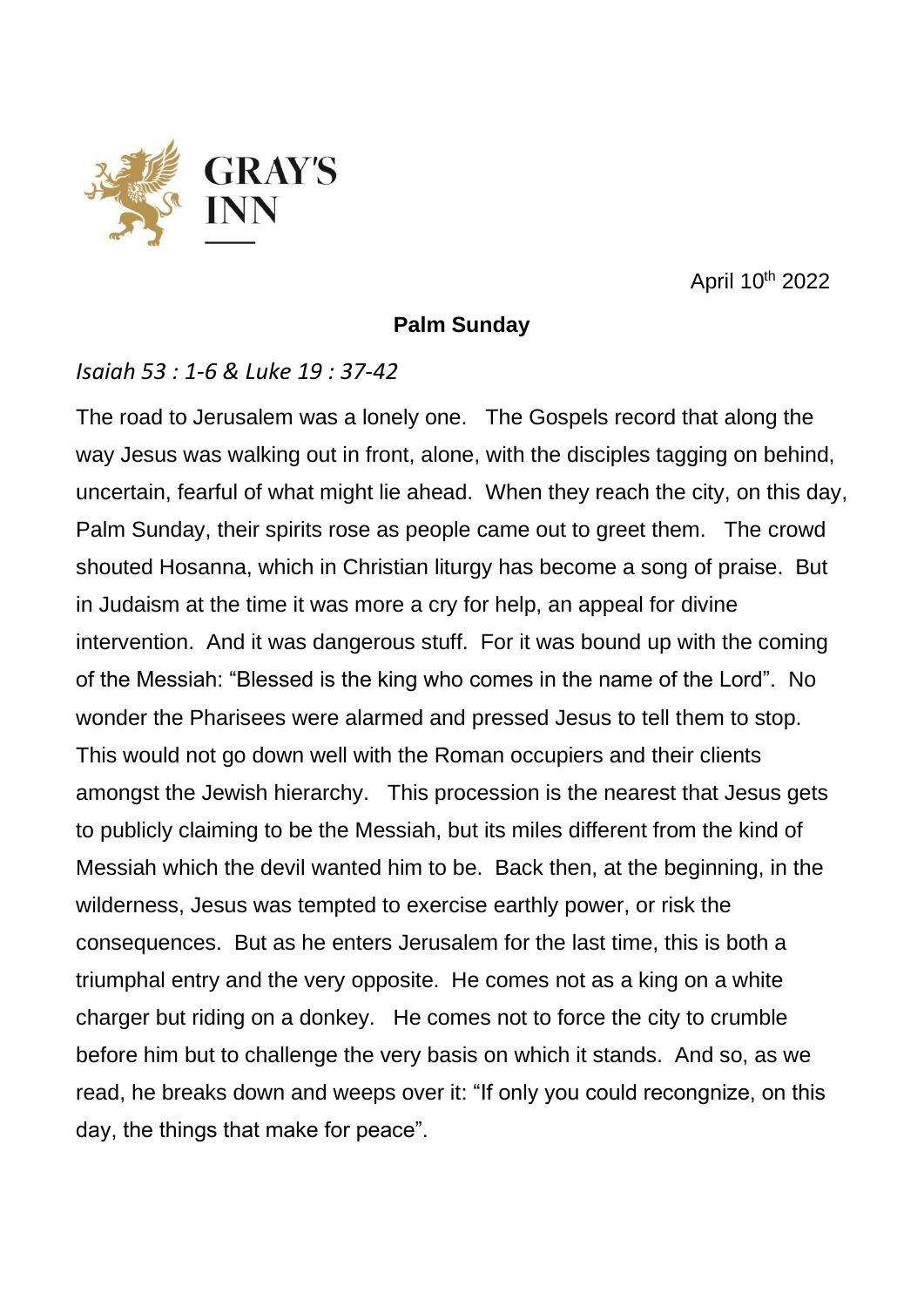At the beginning of Lent we looked at the temptation to follow the ways of the world, to control and manipulate, to use power for one's own advantage. We've seen it all around. Putin in the Ukraine. Trump on Capitol Hill.

And as Jesus enters Jerusalem we might weep over our own cities as well. Remember that question which T S Eliot poses in "The Rock": *"When the Stranger says: "What is the meaning of this city ? Do you huddle close together because you love each other?" What will you answer? "We all dwell together To make money from each other"? or "This is a community"? Oh my soul, be prepared for the coming of the Stranger. Be prepared for him who knows how to ask questions."*

But as we enter into Holy Week we might pause to look at this more personally as well. What is the peace we seek, and how might we recognize it on this day?

Now there are those who will tell you that the answer lies in one kind or another of religious faith. Follow this and all your problems will go away. Believe this, or that, and you will be saved. I don't usually go along with such claims, but I have to say that I've seen it in places in Africa, Latin America, in counties like Myanmar in Asia, where despite persecution and privation people do have a faith which would put most of us to shame. I think of a Christian settlement outside a black township near Pretoria, at one end a hospice for people dying of HIV /AIDS, at the other end an orphanage for their children, but throughout a simple faith, shown in prayer and in song, that God was present and would hold them in his hand whatever happened.

For most of us faith is a more uncertain thing. We may have doubts. We certainly have questions, and indeed being able to question is part of what we see as a mature faith. But underneath we may still seek that peace which, in the words of the Blessing, "passes understanding". Where might we find that in the events of this Holy Week?